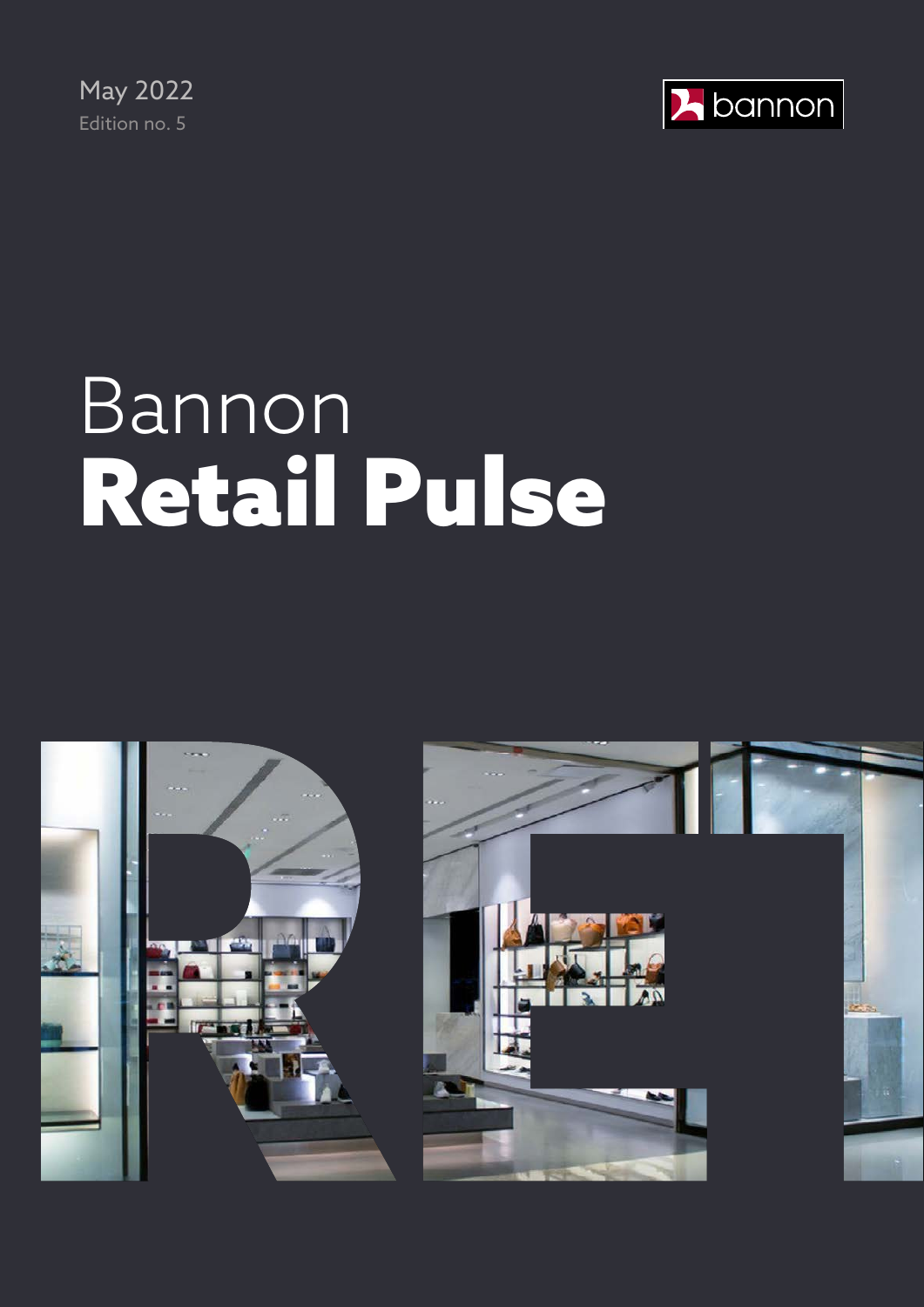## y 2022 Retail Pulse

## Transactional Analysis Irish Retailers – 2022 Activity to Date

Homegrown Irish retailers are most active in the market in terms of deal numbers and overall quantum of leased space. These occupiers make up the largest proportion of new take up and covering all asset types. There has been a lot of activity across all sector types from F&B, grocery, fashion and services. It is encouraging to see domestic retailers expand reducing a property owners traditional reliance on UK retailers to occupy units.





#### Retail Requirements

| <b>Tuthill's</b>         | <b>Kerrigans</b>           |  |
|--------------------------|----------------------------|--|
| <b>Matt Britton</b>      | <b>Grafton Barber</b>      |  |
| <b>Michael Murphy</b>    | Boston Barber              |  |
| Petstop                  | <b>Brother Hubbard</b>     |  |
| <b>Kilkenny</b>          | Griolladh                  |  |
| Camile                   | <b>FX Buckleys</b>         |  |
| <b>Natural Bakery</b>    | <b>Sugar Dolls</b>         |  |
| <b>Tipperary Crystal</b> | <b>Scrumdiddlys</b>        |  |
| (Multiple)               | <b>Siam Thai</b>           |  |
| <b>Peter Mark</b>        | <b>Trespass</b>            |  |
| L'Ombre                  | Born                       |  |
| Insomnia                 | <b>EZ Living Interiors</b> |  |
| <b>Boojum</b>            | Graham O'Sullivan          |  |



## Bannon Retail Occupancy Tracker

. . . . . . . . . . . . . . . . . . . .

| <b>Scheme Type</b>                      | <b>Occupancy</b> |               | +/-<br>(month on<br>month) |  |
|-----------------------------------------|------------------|---------------|----------------------------|--|
| <b>Dublin Prime Streets</b>             | 83%              | ⇨             | 0.0%                       |  |
| <b>M50 Shopping Centres</b>             | 91%              | ⇨             | $0.0\%$                    |  |
| <b>Shopping Centres</b><br>(Nationwide) | 87%              | $\Rightarrow$ | 0.0%                       |  |
| Retail Parks (Dublin)                   | 96%              | ⇨             | 0.0%                       |  |
| <b>Retail Parks (Country)</b>           | 94%              | ⇨             | 0.0%                       |  |
| ΔII                                     | 89%              |               | $0\%$                      |  |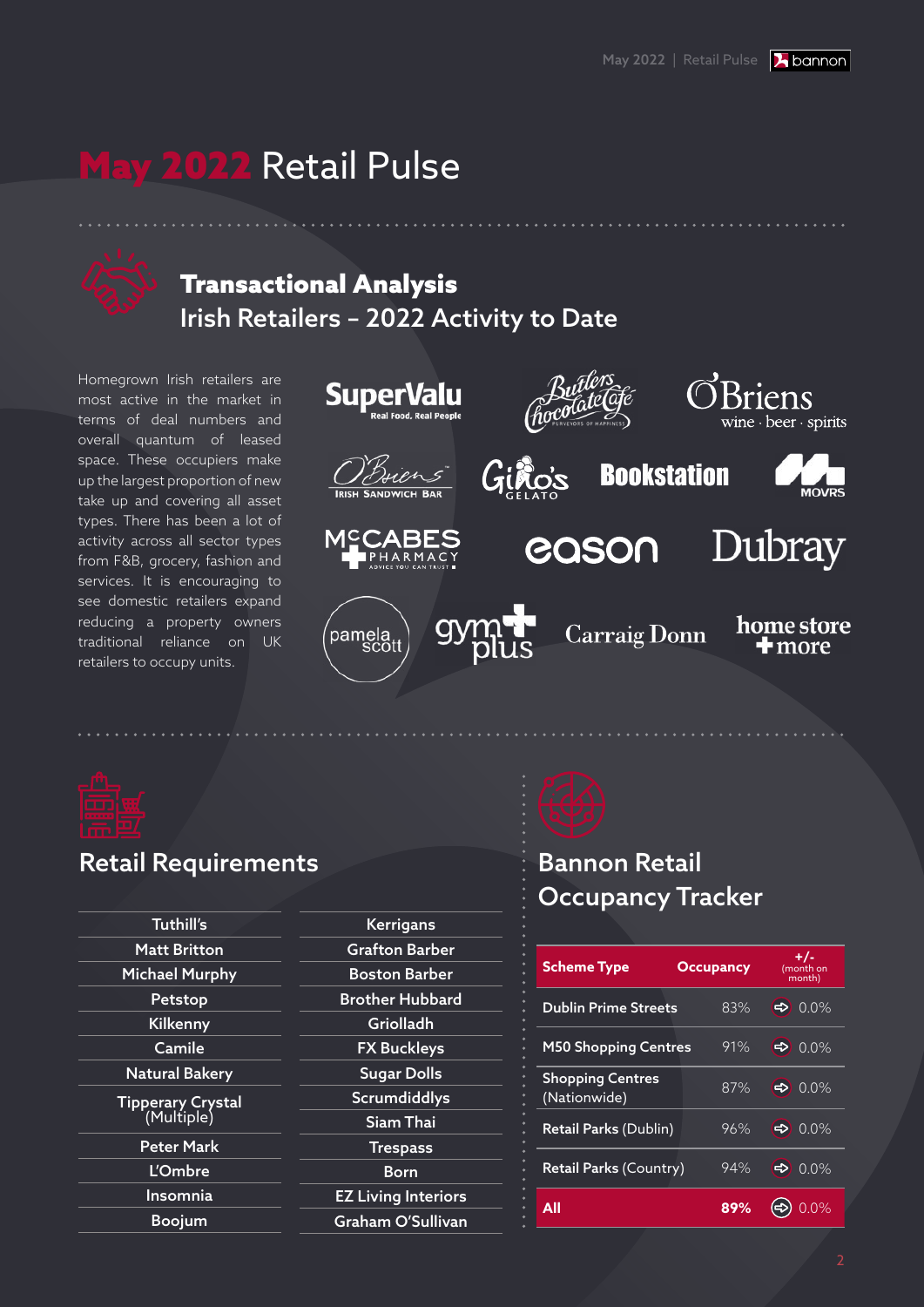# **Bannon** Trading Analysis

As at May 2022



#### Shopping Centre Footfall



#### Retail Park Footfall

(Indexed: Based = Jan '19)



#### High Street Footfall

(Indexed: Based = Jan '19)



#### Ratio - Sales : Footfall

(Indexed: Based = Jan '19)





Our retail park portfolio continued to outperform other sectors during April 2022 with footfall growth of 16.1% versus April 2021. Perhaps more notable is the fact that retail portfolio footfall was 9.5% ahead of pre-pandemic levels (April 2022 vs April 2019).



Spend across our shopping centre portfolio in April 2022 was 9.1% ahead of pre-pandemic levels (April 2019), despite the comparative footfall figure being -23.1%. The improved conversion we are seeing across our schemes is evident in our discussions with retailers and centre management teams.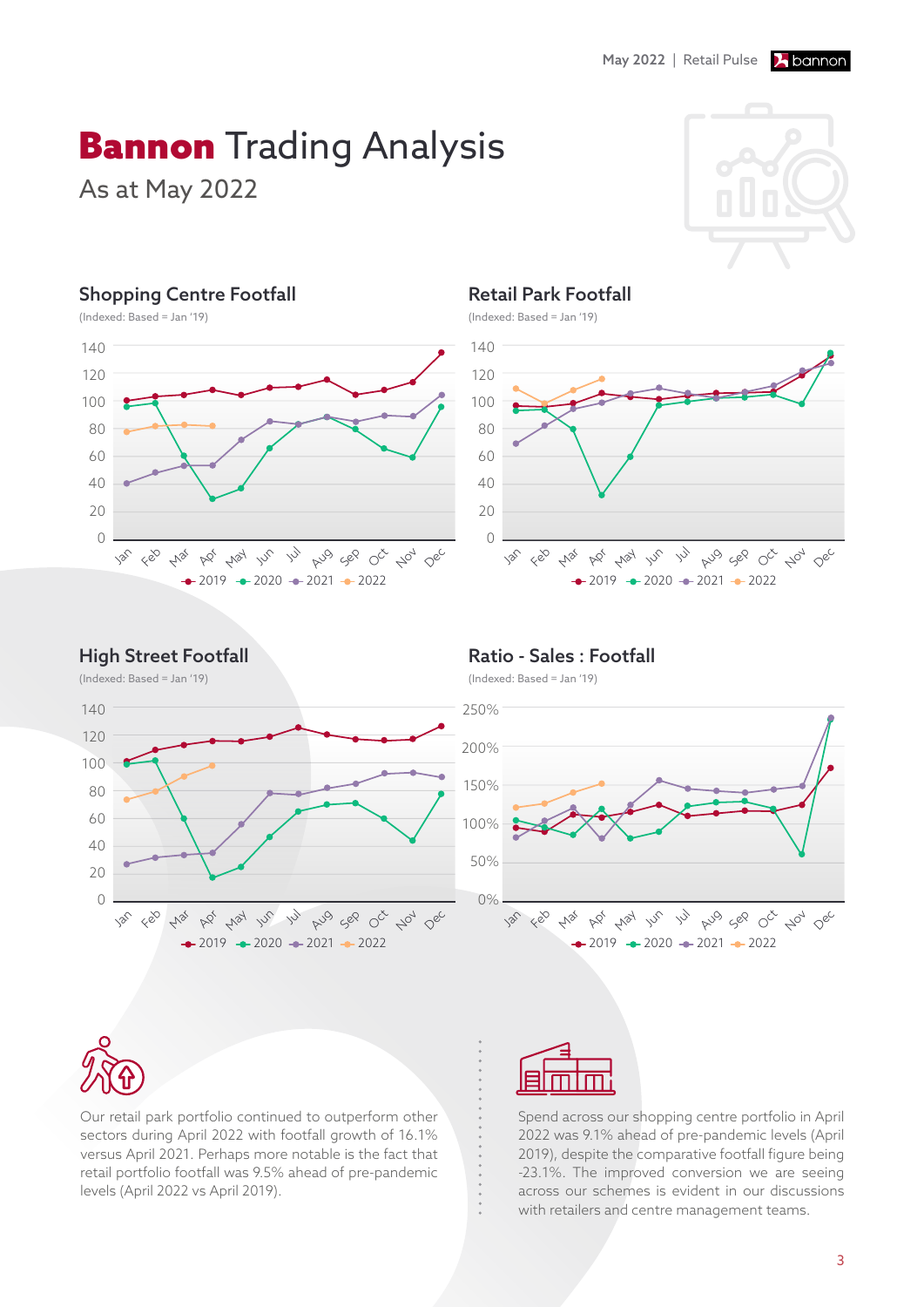## **Expert Insight** By Neil Bannon



The latest KBC Consumer Sentiment Survey unsurprisingly points to nervous Irish customers who have become very sensitive to macro economic events. It is likely that most Irish consumers didn't worry too much about bond yields and oil prices prior to 2008 but we became much more sensitive to the economics of the world around us following the crash. This month we have compared retail sales with the consumer sentiment survey over the past 10 years to assess how much correlation there is between the two indices. Does a nervous Irish customer translate directly to a reduction in retail sales?

What is clear is that the sentiment index is much more volatile than the retail sales data. Despite the roller coaster ride of sentiment the retails sales data, COVID aside, shows a graph of relatively consistent growth over the last decade. Part of this is due

to the fact that a certain proportion of retail sales are remarkedly stable such as groceries and basic services. Consumer sentiment surveys ultimately assess how a consumer feels about their financial well being going forward. Do they think that they will have more or less money in the near future, do they feel secure about their sources of income or those of their family? Clearly both the fear and reality of inflation are going to impact on these assessments.

What the long term data suggests however is a much stronger correlation between retail sales and consumer disposable income, savings/debt and employment levels than consumer sentiment. The growth in these indices over the last decade shows a much more consistent correlation with retail sales. We will be watching these indicators closely over the next few months

#### Retail Sales Volumes Versus Consumer Sentiment



Period (Year / Month)